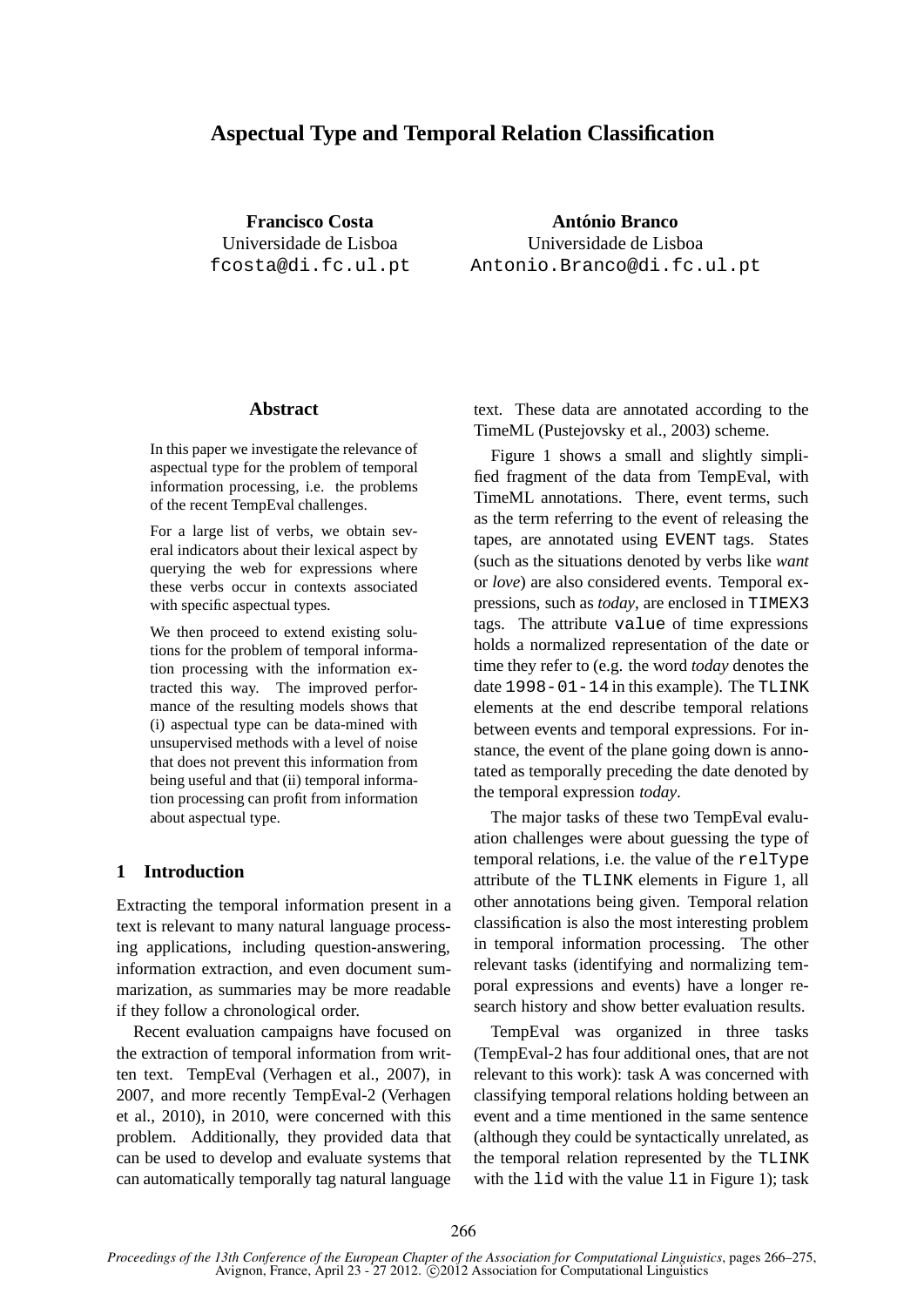| <s>In Washington <timex3 <="" th="" tid="t53" type="DATE"></timex3></s> |
|-------------------------------------------------------------------------|
| value="1998-01-14">today, the Federal                                   |
| Aviation Administration <event <="" eid="e1" td=""></event>             |
| class="OCCURRENCE" stem="release"                                       |
| aspect="NONE" tense="PAST" polarity="POS"                               |
| pos="VERB">released air traffic control tapes from                      |
| <timex3 <="" td="" tid="t54" type="TIME"></timex3>                      |
| value="1998-XX-XXTNI">the night the TWA                                 |
| Flight eight hundred <event <="" eid="e2" td=""></event>                |
| class="OCCURRENCE" stem="go" aspect="NONE"                              |
| tense="PAST" polarity="POS"                                             |
| pos="VERB">went down.                                                   |
| <tlink <="" eventid="e2" lid="l1" reltype="BEFORE" td=""></tlink>       |
| relatedToTime="t53"/>                                                   |
| <tlink <="" lid="12" reltype="OVERLAP" td=""></tlink>                   |
| eventID="e2" relatedToTime="t54"/>                                      |

Figure 1: Sample of the data annotated for TempEval, corresponding to the fragment: *In Washington today, the Federal Aviation Administration released air traffic control tapes from the night the TWA Flight eight hundred went down.*

|                             |             | Task                         |           |
|-----------------------------|-------------|------------------------------|-----------|
|                             | $\mathbf A$ | в                            | $\subset$ |
| Best system                 |             | $0.62 \quad 0.80 \quad 0.55$ |           |
| Average of all participants |             | $0.56$ $0.74$ $0.51$         |           |
| Majority class baseline     |             | 0.57 0.56 0.47               |           |

Table 1: Results for English in TempEval (F-measure), from Verhagen et al. (2009)

B focused on the temporal relation between events and the document's creation time, which is also annotated in TimeML (not shown in that Figure); and task C was about classifying the temporal relation between the main events of two consecutive sentences. The possible values for the type of temporal relation are BEFORE, AFTER and OVERLAP. 1

Table 1 shows the results of the first TempEval evaluation. The results of TempEval-2 are fairly similar (Verhagen et al., 2010), but the data used are similar but not identical.

The best system in TempEval for tasks A and B (Puscasu, 2007) combined statistical and knowledge based methods to propagate temporal constraints along parse trees coming from a syntactic parser. The best system for task C (Min et

al., 2007) also combined rule-based and machine learning approaches. It employed sophisticated NLP to compute some of the features used; more specifically it used syntactic features.

Our goal with this work is to evaluate the impact of information about aspectual type on these tasks. The TimeML annotations include an attribute class for EVENTs that encodes some aspectual information, distinguishing between stative (annotated with the value STATE) and nonstative events (value OCCURRENCE). This attribute is relevant to the classification problem at hand, i.e. it is a useful feature for machine learned classifiers for the TempEval tasks (although this class attribute encodes other kinds of information as well). However, aspectual distinctions can be more fine-grained than a mere binary distinction, and so far no system has explored this sort of information to help improve the solutions to temporal relation classification.

In this paper we work with Portuguese, but in principle there is no reason to believe that our findings would not apply to other languages that display similar aspectual phenomena, such as English. Some of the details, such as the material in Section 4.2, are however language specific and would need adaptation.

## **2 Aspectual Type**

Distinctions of aspectual type (also referred to as situation type, lexical aspect or *Aktionsart*) of the sort of Vendler (1967) and Dowty (1979) are expected to improve the existing solutions to the problem of temporal relation classification. The major aspectual distinctions are between (i) states (e.g. *to hate beer*, *to know the answer*, *to own a car*, *to stink*), (ii) processes, also called activities (*to work*, *to eat ice cream*, *to grow*, *to play the piano*), (iii) culminated processes, also called accomplishments (*to paint a picture*, *to burn down*, *to deliver a sermon*) and (iv) culminations, also called achievements (*to explode*, *to win the game*, *to find the key*). States and processes are atelic situations in that they do not make salient a specific instant in time. Culminated processes and culminations are telic situations: they have an intrinsic, instantaneous endpoint, called the culmination (e.g. in the case of *to paint a picture*, it is the moment when the picture is ready; in the case of *to explode*, it is the moment of the explosion).

There are several reasons to think aspectual

<sup>&</sup>lt;sup>1</sup>There are the additional disjunctive values BEFORE-OR-OVERLAP, OVERLAP-OR-AFTER and VAGUE, employed when the annotators could not make a more specific decision, but these affect a small number of instances.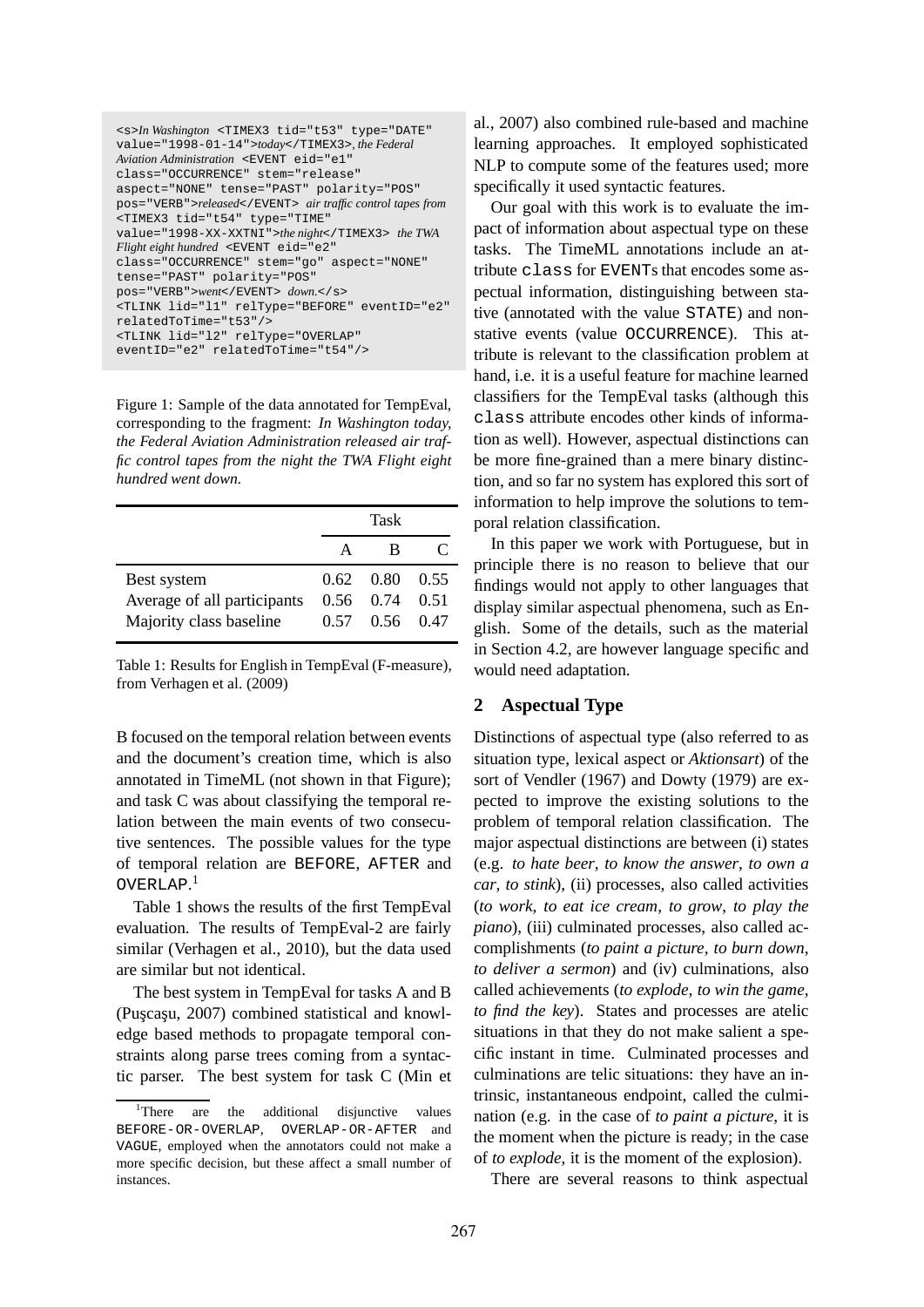type is relevant to temporal information processing. First, these distinctions are related to how long events last: culminations are punctual, whereas states can be very prolonged in time. States are thus more likely to temporally overlap other temporal entities than culminations, for instance.

Second, there are grammatical consequences on how events are anchored in time. Consider the following examples, from Ritchie (1979) and Moens and Steedman (1988):

- (1) When they built the  $59<sup>th</sup>$  Street bridge, they used the best materials.
- (2) When they built that bridge, I was still a young lad.

The situation of building the bridge is a culminated processed, composed by the process of actively building a bridge followed by the culmination of the bridge being finished. In sentence (1), the event described in the main clause (that of using the best materials) is a process, but in sentence (2) it is a state (the state of being a young lad). Even though the two clauses in each sentence are connected by *when*, the temporal relations holding between the events of each clause are different. On the one hand, in sentence (1) the event of using the best materials (a process) overlaps with the process of actively building the bridge and precedes the culmination of finishing the bridge. On the other hand, in sentence (2) the event of being a young lad (which is a state) overlaps with both the process of actively building the bridge and the culmination of the bridge being built. This difference is arguably caused by the different aspectual types of the main events of each sentence.

As another example, states overlap with temporal location adverbials, as in (3), while culminations are included in them, as in (4).

- (3) He was happy last Monday.
- (4) He reached the top of Mount Everest last Monday.

In other cases, differences in aspectual type can disambiguate ambiguous linguistic material. For instance, the preposition *in* is ambiguous as it can be used to locate events in the future but also to measure the duration of culminated processes; it is thus ambiguous with culminated processes, as in *he will read the book in three days* but not with other aspectual types, as in *he will be living there in three days*.

A factor related to aspectual class, that is not trivial to account for, is the phenomenon of aspectual shift, or aspectual coercion (Moens and Steedman, 1988; de Swart, 1998; de Swart, 2000). Many linguistic contexts pose constraints on aspectual type. This does not mean, however, that clashes of aspectual type cause ungrammaticality. What often happens is that phrases associated with an incompatible aspectual type get their type changed in order to be of the required type, causing a change in meaning.

For instance, the progressive construction combines with processes. When it combines with e.g. a culminated process, the culmination is stripped off from this culminated process, which is thus converted into a process. The result is that a sentence like (5) does not say that the bridge was finished (the event has no culmination), whereas one such as (6) does say this (the event has a culmination).

- (5) They were building that bridge.
- (6) They built that bridge.

Aspectual type is not a property of just words, but phrases as well. For example, while the progressive construction just mentioned combines with processes, the resulting phrase behaves as a state (cf. the sentence *When they built the 59*th *Street bridge, they were using the best materials* and what was mentioned above about *when* clauses).

### **3 Strategy**

Aspectual type is hard to annotate. This is partly because of what was just mentioned: it is not a property of just words, but rather phrases, and different phrases with the same head word can have different aspectual types; however annotation schemes like TimeML annotate the head word as denoting events, not full phrases or clauses.

For this reason, our strategy is to obtain aspectual type information from unannotated data. Because these data are gradient—an event-denoting word can be associated with different aspectual types, depending on word sense—we do not aim to extract categorical information, but rather nu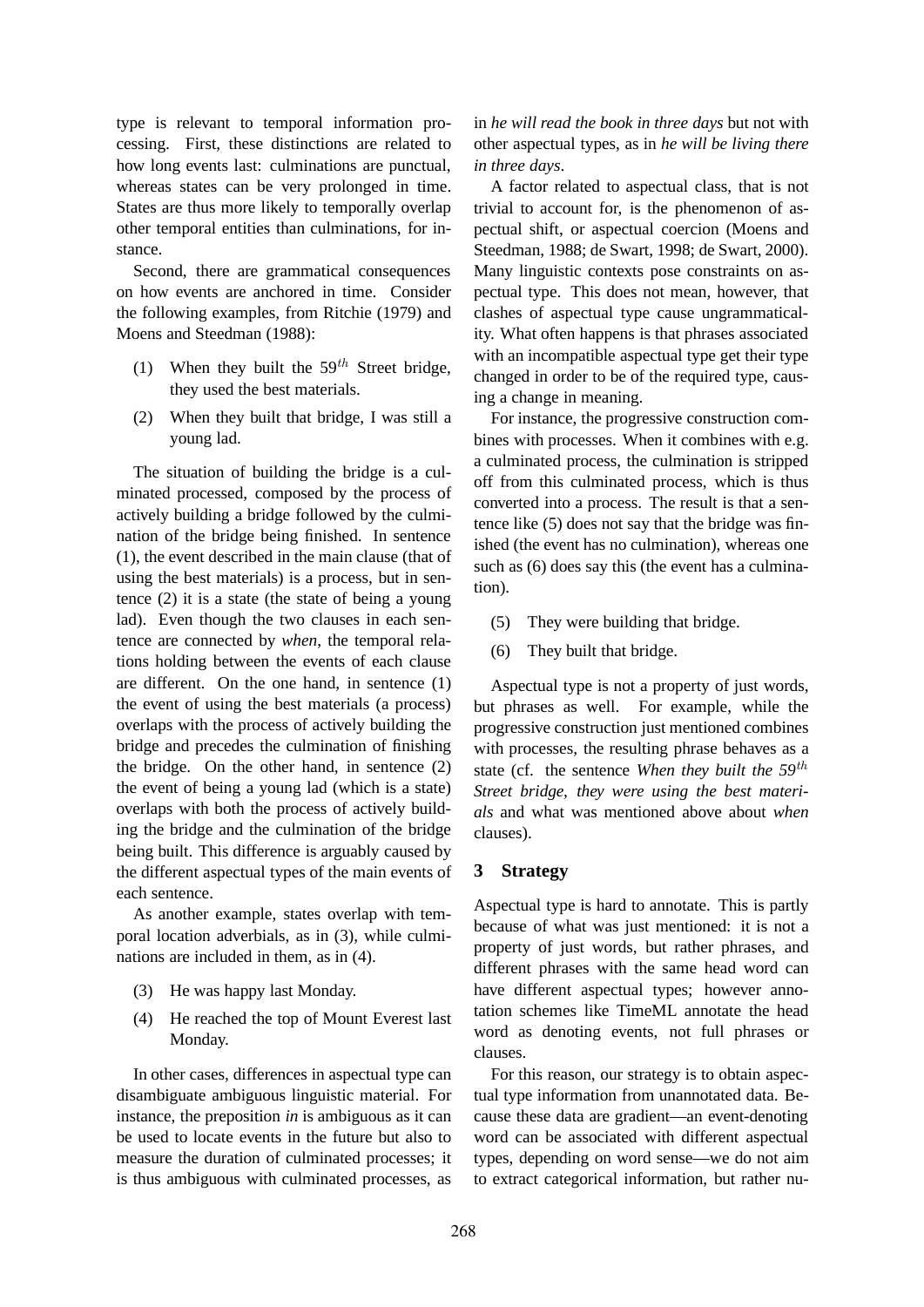meric values for each event term that reflect associations to aspectual types. These may be seen as values that are indicative of the frequencies in which an event term denotes a state, or a process, etc.

In order to extract these indicators, we resort to a methodology sometimes referred to as Google Hits: large amounts of queries are sent to a web search engine (not necessarily Google), and the number of search results (the number of web pages that match the query) is recorded and taken as a measure of the frequency of the queried expression.

This methodology is not perfect, since multiple occurrences of the queried expression in the same web page are not reflected in the hit count, and in many cases the hit counts reported by search engines are just estimates and might not be very accurate. Additionally, uncarefully formulated queries can match expressions that are syntactically and semantically very different from what was intended. In any case, it has the advantages of being based on a very large amount of data and not requiring any manual annotation, which can introduce errors.

## **3.1 The Web as a Very Large Corpus**

Hearst (1992) is one of the earliest studies where specific textual patterns are used to extract lexicosemantic information from very large corpora. The author's goal was to extract hyponymy relations. With the same goal, Kozareva et al. (2008) apply similar textual patterns to the web.

The web has been used as a corpus by many other authors with the purpose of extracting syntactic or semantic properties of words or relations between them, e.g. Ravichandran and Hovy (2002), Etzioni et al. (2004), etc. Some of this work is specially relevant to the problem of temporal information processing. VerbOcean (Chklovski and Pantel, 2004) is a database of web mined relations between verbs. Among other kinds of relations, it includes typical precedence relations, e.g. *sleeping* happens before *waking up*. This type of information has in fact been used by some of the participating systems of TempEval-2 (Ha et al., 2010), with good results.

More generally, there is a large body of work focusing on lexical acquisition from corpora. Just as an example, Mayol et al. (2005) learn subcategorization frames of verbs from large amounts of data. Relevant to our work is that of Siegel and McKeown (2000). The authors guess the aspectual type of verbs by searching for specific patterns in a one million word corpus that has been syntactically parsed. They extract several linguistic indicators and combine them with machine learning algorithms. The indicators that they extract are naturally different from ours, since they have access to syntactic structure and we do not, but our data are based on a much larger corpus.

# **3.2 Textual Patterns as Indicators of Aspectual Type**

Because of aspectual shift phenomena (see Section 2), full syntactic parsing is necessary in order to determine the aspectual type of a natural language expression. However, this can be approximated by frequencies: it is natural to expect that e.g. stative verbs occur more frequently in stative contexts than non-stative verbs, even if there may be errors in determining these contexts if syntactic parsing is not a possibility.

If one uses Google Hits, syntactic information is not accessible. In return for its impreciseness, Google Hits have the advantage of being based on very large amounts of data.

# **4 Scope and Approach**

In this study we focus exclusively on verbs, but events can be denoted by words belonging to other parts-of-speech. This limitation is linked to the fact that the textual patterns that are used to search for specific aspectual contexts are sensitive to part-of-speech (i.e. what may work for a verb may not work equally well for a noun).

In order to assess whether aspectual type information is relevant to the problem of temporal relation classification, our approach is to check whether incorporating that kind of information into existing solutions for this problem can improve their performance. TimeML annotated data, such as those used for TempEval, can be used to train machine learned classifiers. These can then be augmented with attributes encoding aspectual type information and their performance compared to the original classifiers.

Additionally, we work with Portuguese data. This is because our work is part of an effort to implement a temporal processing system for Portuguese. We briefly describe the data next.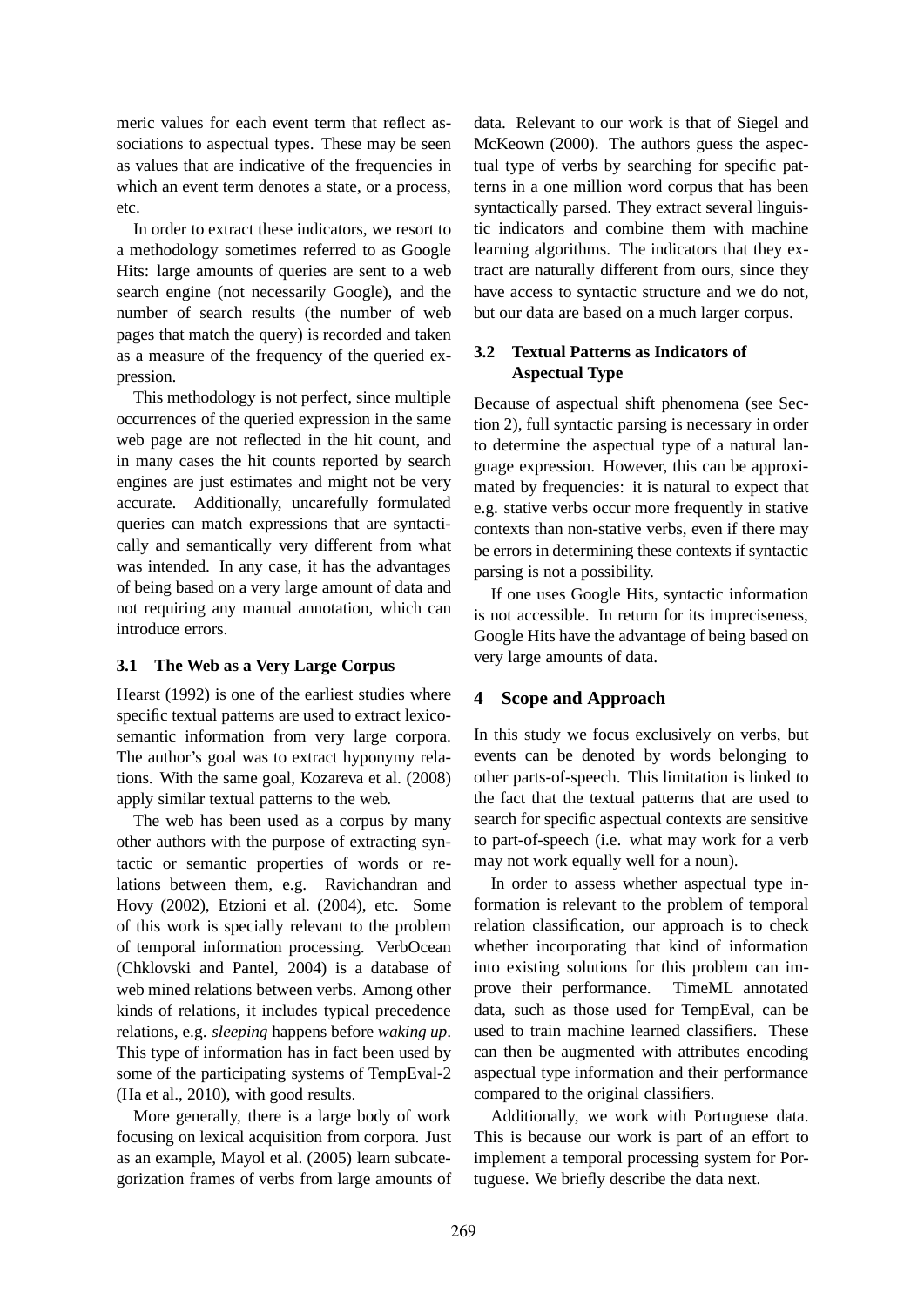```
<s>Em Washington, <TIMEX3 tid="t53" type="DATE"
value="1998-01-14">hoje</TIMEX3>, a Federal Aviation
Administration <EVENT eid="e1" class="OCCURRENCE"
stem="publicar" aspect="NONE" tense="PPI"
polarity="POS" pos="VERB">publicou</EVENT>
gravações do controlo de tráfego aéreo da <TIMEX3
tid="t54" type="TIME"
value="1998-XX-XXTNI">noite</TIMEX3> em que o voo
TWA800 <EVENT eid="e2" class="OCCURRENCE"
stem="cair" aspect="NONE" tense="PPI"
polarity="POS" pos="VERB">caiu</EVENT>.</s>
<TLINK lid="l1" relType="BEFORE" eventID="e2"
relatedToTime="t53"/>
<TLINK lid="l2" relType="OVERLAP"
```
eventID="e2" relatedToTime="t54"/>

Figure 2: Sample of the Portuguese data adapted from the TempEval data, corresponding to the fragment: *Em Washington, hoje, a Federal Aviation Administration publicou gravac¸oes do controlo de tr ˜ afego a ´ ereo da ´ noite em que o voo TWA800 caiu.*

#### **4.1 Data**

Our experiments used TimeBankPT (Costa and Branco, 2010; Costa and Branco, 2012; Costa, to appear). This corpus is an adaptation of the original TempEval data to Portuguese, obtained by translating it and then adapting the annotations. Figure 2 shows the Portuguese equivalent to the sample presented above in Figure 1. The two corpora are quite similar, but there is of course the language difference. TimeBankPT contains a few corrections to the data (mostly the temporal relations), but these corrections only changed around 1.2% of the total number of annotated temporal relations (Costa and Branco, 2012). Although we did not test our results on English data, we speculate that our results carry over to other languages.

Just like the original English corpus for TempEval, it is divided in a training part and a testing part. The numbers (sentences, words, annotated events, time expressions and temporal relations) are fairly similar for the two corpora (the English one and the Portuguese one).

#### **4.2 Extracting the Aspectual Indicators**

We extracted the 4,000 most common verbs from a 180 million word corpus of Portuguese newspaper text, CETEMPúblico. Because this corpus is not annotated, we used a part-of-speech tagger and morphological analyzer (Barreto et al., 2006; Silva, 2007) to detect verbs and to obtain their dictionary form. We then used an inflection tool (Branco et al., 2009) to generate the specific verb forms that are used in the queries. They are mostly third person singular forms of several different tenses.

The indicators that we used are ratios of Google Hits. They compare two queries.

Several indicators were tested. We provide examples with the verb *fazer* "do" for the queries being compared by each indicator. The name of each indicator reflects the aspectual type being tested, i.e. states should present high values for State Indicators 1 and 2, processes should show high values for Process Indicators 1–4, etc.

- State Indicator 1 (Indicator **S1**) is about imperfective and perfective past forms of verbs. It compares the number of hits  $a$  for an imperfective form *fazia* "did" to the number of hits *b* for a perfective form *fez* "did":  $\frac{a}{a+b}$ . Assuming the imperfective past constrains the entire clause to be a state, and the perfective past constrains it to be telic, the higher this value the more frequently the verb appears in stative clauses in a past tense.<sup>2</sup>
- State Indicator 2 (Indicator **S2**) is about the co-occurrence with *acaba de* "has just finished". It compares the number of hits  $a$ for *acaba de fazer* "has just finished doing" to the number of hits b for *fazer* "to do": b  $\frac{b}{a+b}$ . In Portuguese, this construction does not seem to be felicitous with states.
- Process Indicator 1 (Indicator **P1**) is about past progressive forms and simple past forms (both imperfective). It compares the number of hits a for *fazia* "did" to the number of hits *b* for *estava a fazer* "was doing":  $\frac{b}{a+b}$ . Assuming the progressive construction is a function from processes to states (see Section 2), the higher this value, the more likely the verb can occur with the interpretation of a process.

 $2$ We expect this frequency to be indicative of states because states can appear in the imperfective past tense with their interpretation unchanged, whereas non-stative events have their interpretation shifted to a stative one in that context (e.g. they get a habitual reading). In order to refer to an event occurring in the past with an on-going interpretation, non-stative verbs require the progressive construction to be used in Portuguese, whereas states do not. Therefore, states should occur more freely in the simple imperfective past.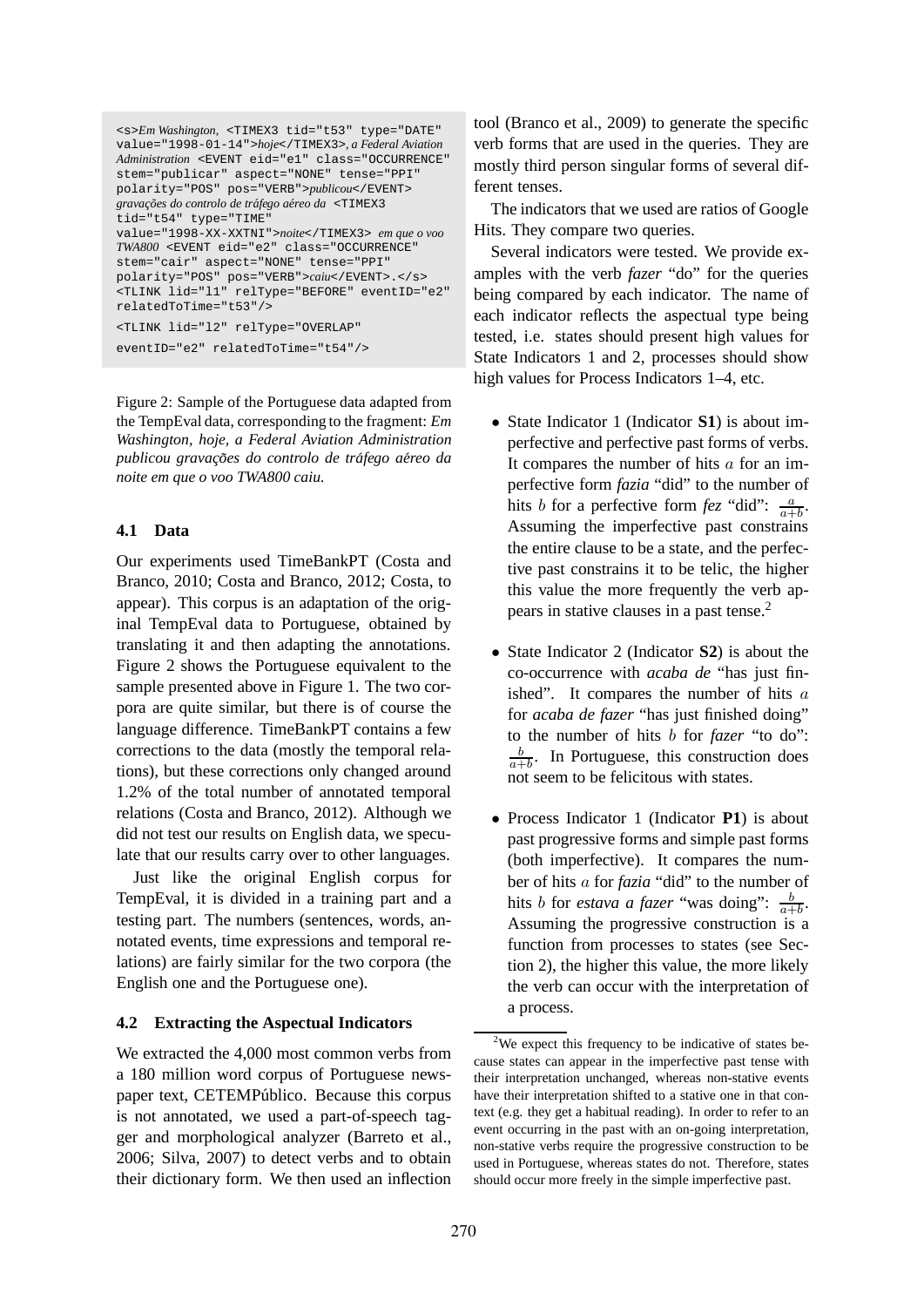- Process Indicator 2 (Indicator **P2**) is about past progressive forms vs. simple past forms (perfective). It compares the number of hits a for *fez* "did" to the number of hits b for *esteve a fazer* "was doing":  $\frac{b}{a+b}$ . Similarly to the previous indicator, this one tests the frequency of a verb appearing in a context typical of processes.
- Process Indicator 3 (Indicator **P3**) is about the occurrence of *for* Adverbials. It compares the number of hits a for *fez* "did" to the number of hits b for *fez durante muito tempo* "did for a long time":  $\frac{b}{a+b}$ . This number is also intended to be an indication of how frequent a verb can be used with the interpretation of a process. Note that Portuguese allows modifiers to occur freely between a verb and its complements, so this test should work for transitive verbs (or any other subcategorization frame involving complements), not just intransitive ones.
- Process Indicator 4 (Indicator **P4**) is about the co-occurrence of a verb with *parar de* "to stop". It compares the number of hits a for *parou de fazer* "stopped doing" to the number of hits b for *fazer* "to do":  $\frac{a}{a+b}$ . Just like the English verbs *stop* and *finish* are sensitive to the aspectual type of their complement, so is the Portuguese verb *parar*, which selects for processes.
- Atelicity Indicator 1 (Indicator **A1**) is about comparing *in* and *for* adverbials. It compares the number of hits a for *fez num instante* "did in an instant" to the number of hits b for *fez durante muito tempo* "did for a long time": b  $\frac{b}{a+b}$ . Processes can be modified by *for* adverbials, whereas culminated processes are modified by *in* adverbials. This indicator tests the occurrence of a verb in contexts that require these aspectual types.
- Atelicity Indicator 2 (Indicator **A2**) is about comparing *for* Adverbials with *suddenly*. It compares the number of hits a for *fez de repente* "did suddenly" to the number of hits b for *fez durante muito tempo* "did for a long time":  $\frac{b}{a+b}$ . *De repente* "suddenly" seems to modify culminations, so this indicator compares process readings with culmination readings.

• Culmination Indicator1 (Indicator **C1**) is about differentiating culminations and culminated processes. It compares the number of hits a for *fez de repente* "did suddenly" to the number of hits b for *fez num instante* "did in an instant":  $\frac{a}{a+b}$ .

For each of the 4,000 verbs, the necessary queries required by these indicators were generated and then sent to a search engine. The queries were enclosed in quotes, so as to guarantee exact matches. The number of hits was recorded for each query.

We had some problems with outliers for a few rather infrequent verbs. These could show very extreme values for some indicators. In order to minimize their impact, for each indicator we homogenized the 100 highest values that were found. More specifically, for each indicator, each one of the highest 100 values was replaced by the  $100<sup>th</sup>$  highest value. The bottom 100 values were similarly changed. This way the top 99 values and the bottom 99 values are replaced by the  $100^{th}$ highest value and the  $100^{th}$  lowest value respectively.

Each indicator ranges between 0 and 1 in theory. In practice, we seldom find values close to the extremes, as this would imply that some queries would have close to 0 hits, which does not occur very often (after all, we intentionally used queries for which we would expect large hit counts, as these are more likely to be representative of true language use). For this reason, each indicator is scaled so that its minimum (actual) value is 0 and its maximum (actual) value is 1.

## **5 Evaluation**

As mentioned before, in order to assess the usefulness of these aspectual indicators for the tasks of temporal relation classification, we checked whether they can improve machine learned classifiers trained for this problem. We next describe the classifiers that were used as the bases for comparison.

## **5.1 Experimental Setup**

In order to obtain bases for comparison, we trained machine learned classifiers on the Portuguese corpus TimeBankPT, that is adapted from the TempEval data (see Section 4.1). We took inspiration in the work of Hepple et al. (2007).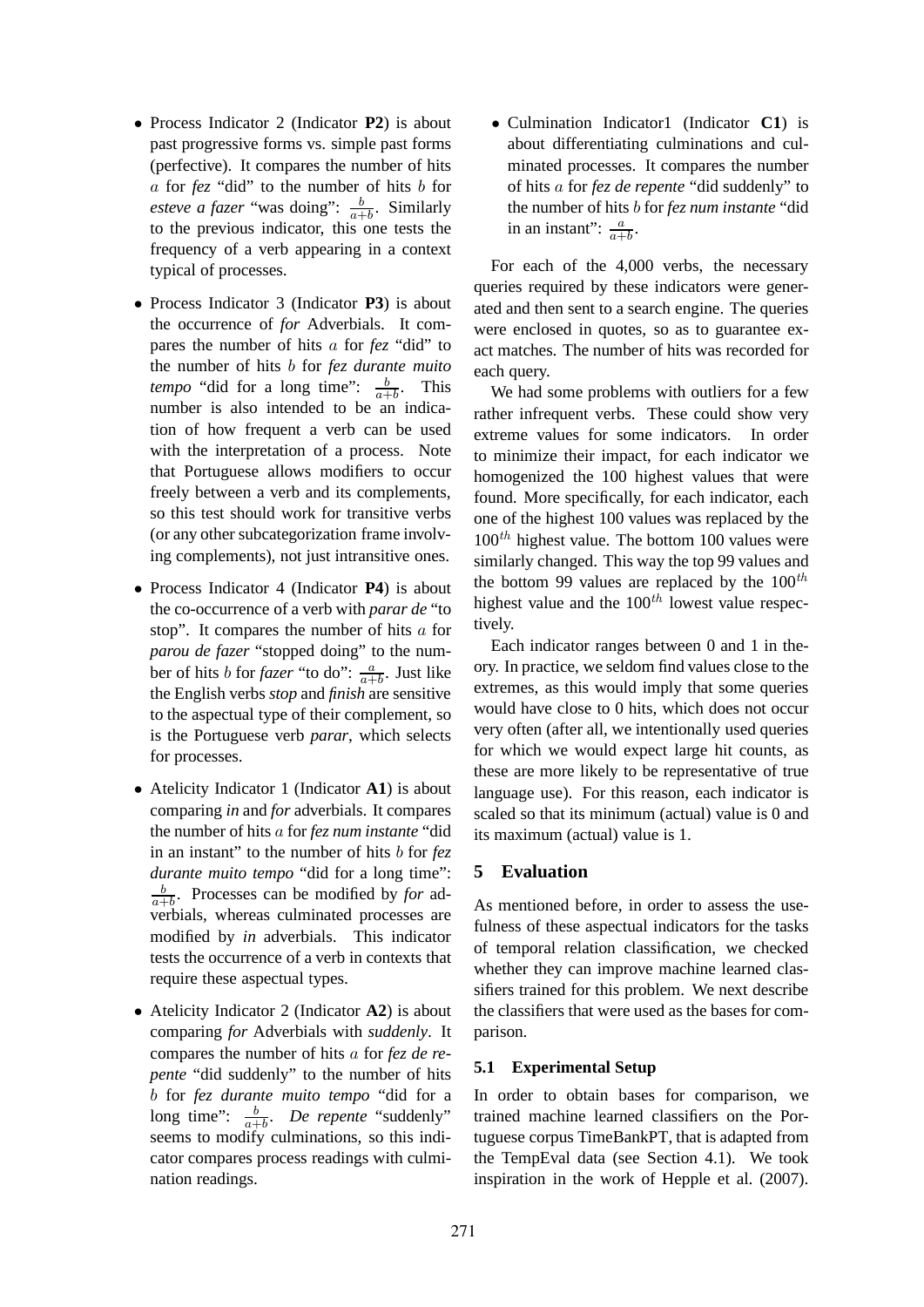This was one of the participating systems of TempEval. It used machine learning algorithms implemented in Weka (Witten and Frank, 1999). For our experiments, we used Weka's implementation of the C4.5 algorithm, trees.J48 (Quinlan, 1993), the RIPPER algorithm as implemented by Weka's rules.JRip (Cohen, 1995), a nearest neighbors classifier, lazy.KStar (Cleary and Trigg, 1995), a Naïve Bayes classifier, namely Weka's bayes.NaiveBayes (John and Langley, 1995), and a support vector classifier, Weka's functions.SMO(Platt, 1998) . We chose these algorithms as they are representative of a wide range of machine learning approaches.

Recall that the tasks of TempEval are to guess the type of temporal relations. Each train or test instance thus corresponds to a temporal relation, i.e. a TLINK element in the TimeML annotations (see Figures 1 and 2). The classification problem is to determine the value of the attribute relType of TimeML TLINK elements. These temporal relations relate an event (referred by the eventID attribute of TLINK elements) to another temporal entity, that can be a time (pointed to by the relatedToTimeattribute), in the case of tasks A and B, or, in the case of task C, another event (given by the relatedToEvent attribute).

As for the features that were employed, we also took inspiration in the approach of Hepple et al. (2007). These authors used as classifier attributes two types of features. The first group of features corresponds to TimeML attributes: for instance the value of the aspect attribute of EVENT elements, for the events involved in the temporal relation to be classified. The second group of features corresponds to simple features that can be computed with string manipulation and do not require any kind of natural language processing.

Table 2 shows the features that were tried and employed.

The *event* features correspond to attributes of EVENT elements, with the exception of the event-string feature, which takes as value the character data inside the corresponding TimeML EVENT element. In a similar spirit, the *timex3* features are taken from the attributes of TIMEX3 elements with the same name. The tlink-relType feature is the class attribute and corresponds to the relType attribute of the TimeML TLINK el-

|                      |          | Task     |          |
|----------------------|----------|----------|----------|
| Attribute            | A        | B        | C        |
| event-aspect         | ×        |          |          |
| event-polarity       |          |          |          |
| event-POS            | $\times$ | $\times$ |          |
| event-stem           | $\times$ |          | $\times$ |
| event-string         |          | $\times$ | $\times$ |
| event-class          |          | $\times$ |          |
| event-tense          |          |          |          |
| order-event-first    |          | N/A      | N/A      |
| order-event-between  |          | N/A      | N/A      |
| order-timex3-between | $\times$ | N/A      | N/A      |
| order-adjacent       |          | N/A      | N/A      |
| timex3-mod           |          | $\times$ | N/A      |
| timex3-type          | ×        | $\times$ | N/A      |
| tlink-relType        |          |          |          |

Table 2: Feature combinations used in the classifiers used as comparison bases. Features inspired by the ones used by Hepple et al. (2007) in TempEval.

ement that represents the temporal relation to be classified. The *order* features are the attributes computed from the document's textual content. The feature order-event-first encodes whether the event terms precedes in the text the time expression it is related to by the temporal relation to classify. The classifier attribute order-event-between describes whether any other event is mentioned in the text between the two expressions for the entities that are in the temporal relation, and similarly order-timex3-between is about whether there is an intervening temporal expression. Finally, order-adjacent is true iff both order-timex3-between and order-event-between are false (even if other linguistic material occurs between the expressions denoting the two entities in the temporal relation).

In order to arrive at the final set of features (marked with a check mark in Table 2), we performed exhaustive search on all possible combinations of these features for each task, using the Naïve Bayes algorithm. They were compared using 10-fold cross-validation on the training data. The feature combinations shown in Table 2 are the optimal combinations arrived at in this way.

These are the classifiers that we used for the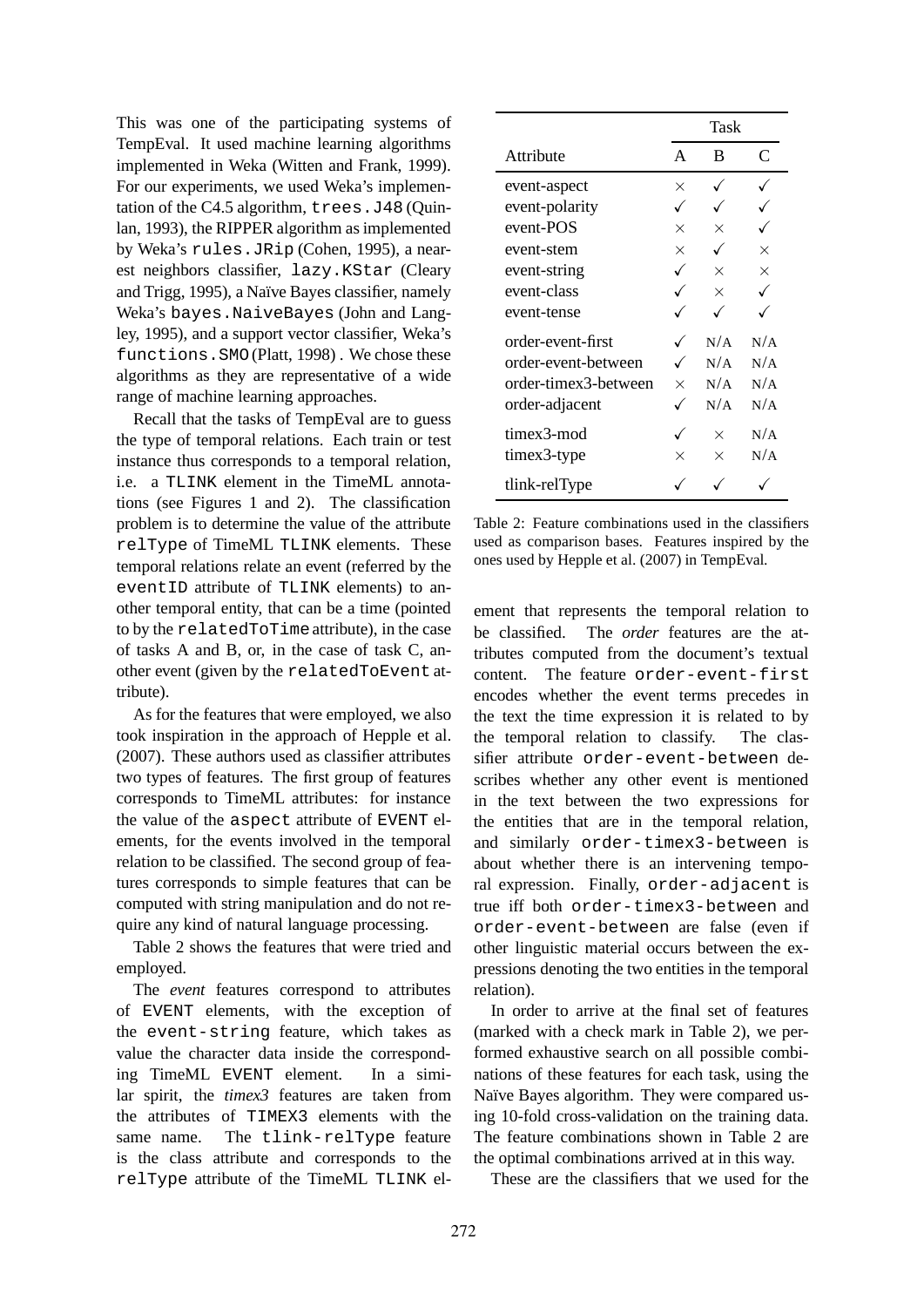comparison with the aspectual type indicators. We chose this straightforward approach because it forms a basis for comparison that is easily reproducible: the algorithm implementations that were used are part of freely available software, and the features that were employed are easily computed from the annotated data, with no need to run any natural language processing tools whatsoever.

As mentioned before in Section 4.1, the data used are organized in a training set and an evaluation set. The training part is around 60K words long, the test data containing around 9K words. When tested on held-out data, these classifiers present the scores shown in italics in Table 3.

These results are fairly similar to the scores that the system of Hepple et al. (2007) obtained in TempEval with English data: 0.59 for task A, 0.73 for task B, and 0.54 for task C. They are also not very far from the best results of TempEval. As such they represent interesting bases for comparison, as improving their performance is likely to be relevant to the best systems that have been developed for temporal information processing.

#### **5.2 Results and Discussion**

After obtaining the bases for comparison described above, we proceeded to check whether the aspectual type indicators described in Section 4.2 can improve these results.

For each aspectual indicator, we implemented a classifier feature that encodes its value for the event term in the temporal relation (if it is not a verb, this value is missing). In the case of task C, two features are added for each indicator, one for each event term.

We extended each of these classifiers with one of these features at a time (two in the case of task C), and checked whether it improved the results on the test data. So for instance, in order to test Indicator S1, we extended each of these classifiers with a feature that encodes the value that this indicator presents for the term that denotes the event present in the temporal relation to be classified. In the case of task C, two classifier features are added, one for each event term, and both for the same Indicator S1. For instance, for the (training) instance corresponding to the TLINK in Figure 2 with the lid attribute that has the value l1, the classifier feature for Indicator S1 has the value that was computed for the verb *cair* "go down", since this is the stem of the word that denotes

|                                  |      | Task |              |
|----------------------------------|------|------|--------------|
| Classifier                       | A    | В    | $\subset$    |
| trees.J48<br>With best indicator | 0.57 | 0.77 | 0.53<br>0.55 |
| rules.JRip                       | 0.60 | 0.76 | 0.51         |
| With hest indicator              | 0.61 |      | 0.54         |
| lazy.KStar                       | 0.54 | 0.70 | 0.52         |
| With best indicator              |      | 0.73 | 0.53         |
| bayes.NaiveBayes                 | 0.50 | 0.76 | 0.53         |
| With hest indicator              | 0.53 |      | 0.54         |
| functions.SMO                    | 0.55 | 0.79 | 0.54         |
| With best indicator              | 0.56 |      | 0.55         |

Table 3: Evaluation on held-out test data of classifiers trained on full train data. Values for the classifiers used as comparison bases are in italics. Boldface highlights improvements resulting from incorporating aspectual indicators as classifier features, and missing values represent no improvement.

the event that is the first argument of this temporal relation. After adding each of these features, we retrained the classifiers on the training data and tested them on the held-out test data. In order to keep the evaluation manageable, we did not test combinations of multiple indicators.

Table 3 shows the overall results. For task A, the best indicators were **P4** (with JRip), **A1** (NaiveBayes) and **S1** (SMO). For task B the best one was **P4** (KStar). For task C, the best indicators were  $P3$  ( $J48$ ),  $A1$  and  $P3$  ( $JRip$ ), **C1** (KStar), **A1** (NaiveBayes) and **P2** (SMO). Each of the indicators **S2**, **P1** and **A2** either does not improve the results or does so but not as much as another, better indicator for the same task and algorithm.

It seems clear from Table 3 that some tasks benefit from these indicators more than others. In particular, task C shows consistent improvements whereas task B is hardly affected. Since task C is about relations involving two events, the classifiers may be picking up the sort of linguistic generalizations mentioned in Section 2 about *when* clauses.

J48 and JRip produce human-readable models. We checked how these classifiers are taking advantage of the aspectual indicators. For task C, the induced models are generally associating high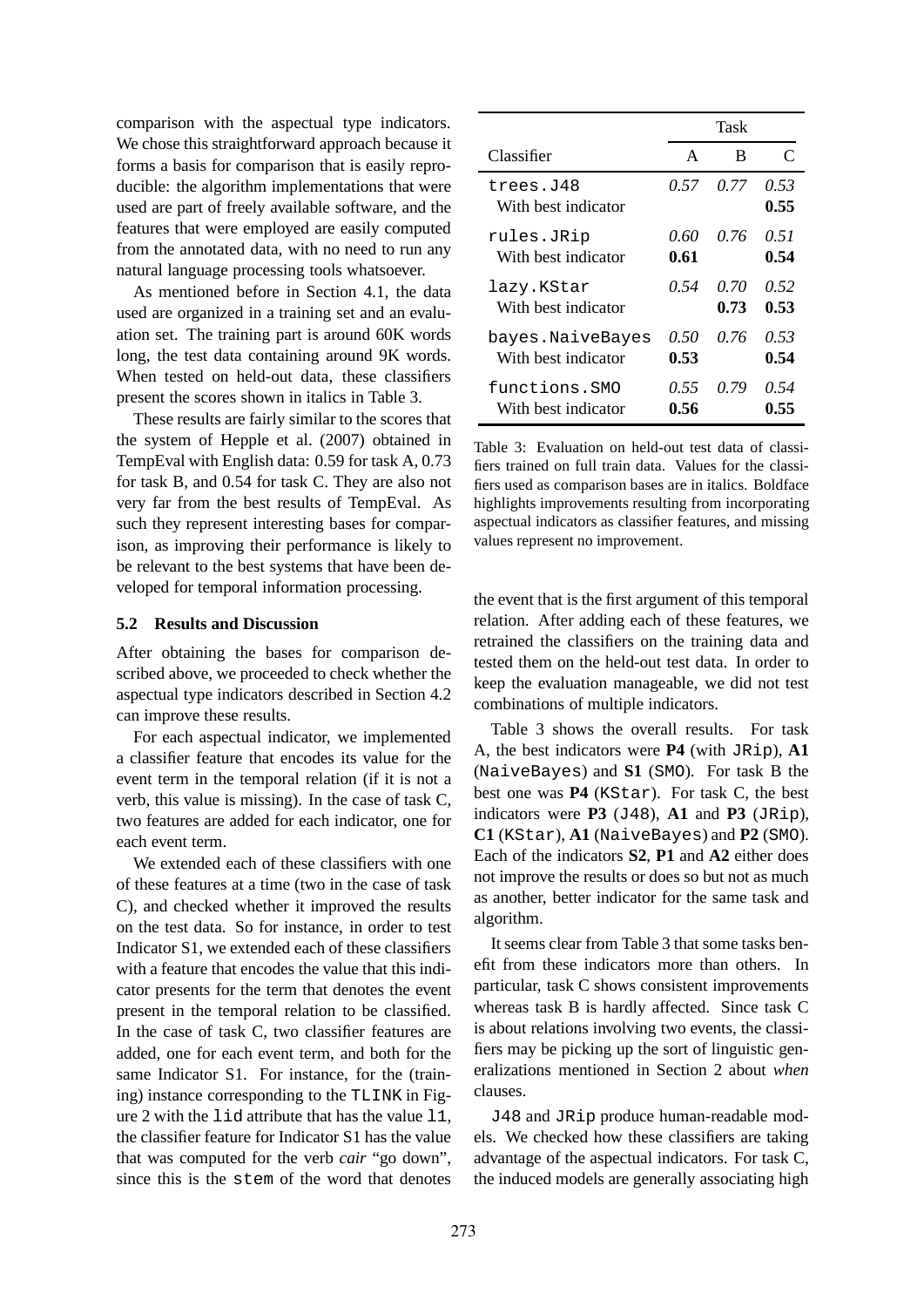values of the indicators **A1** and **P3** with overlap relations and low values of these indicators with other types of relations. This is expected. On the one end, high values for these indicators are associated with atelicity (i.e. the endpoint of the corresponding event is not presented). On the other hand, both indicators are based on queries containing the phrase *durante muito tempo* "for a long time", which, in addition to picking up events that can be modified by *for* adverbials, more specifically pick up events that happen *for a long time* and are thus likely to overlap other events.

For task A, JRip also associates high values of the indicator **P4**—which constitute evidence that the corresponding events are processes (which are atelic)—with overlap relations. This is a specially interesting result, considering that the queries on which this indicator is based reflect a purely aspectual constraint.

## **6 Concluding Remarks**

In this paper, we evaluated the relevance of information about aspectual type for temporal processing tasks.

Temporal information processing has received substantial attention recently with the two TempEval challenges in 2007 and 2010. The most interesting problem of temporal information processing, that of temporal relation classification, is still affected by high error rates.

Even though a very substantial part of the semantics literature on tense and aspect focuses on aspectual type, solutions to the problem of automatic temporal relation classification have not incorporated this sort of semantic information. In part this is expected, as aspectual type is very interconnected with syntax (cf. the discussion about aspectual coercion in Section 2), and the phenomenon of aspect shift can make it hard to compute even when syntactic information is available.

Our contribution with this paper is to incorporate this sort of information in existing machine learned classifiers that tackle this problem. Even though these classifiers do not have access to syntactic information, aspectual type information seemed to be useful in improving the performance of these models. We hypothesize that combining aspectual type information with information about syntactic structure can further improve the problems of temporal information processing, but we leave that research to future work.

An interesting question that we hope will be addressed by future work is how these results extend to other languages. We cannot provide an answer to this question, as we do not have the data. However, this experiment can be replicated for any language that has (i) TimeML annotated data, (ii) a reasonable size of documents on the Web and a search engine capable of separating them from the documents in other languages and (iii) an aspectual system similar enough that the question being addressed in this paper makes sense (and useful patterns for queries can be constructed, even if not entirely identical to the ones that we used). The second criterion is met by many, many languages. The third one also seems to affect many languages, as the existing literature on aspectual phenomena indicates that these phenomena are quite widespread. The second criterion is, at the moment, the hardest to fulfill as not many languages have data with rich annotations about time (i.e. including events and temporal relations). We speculate that our results can extend to English, although a different set of query patterns may have to be used in order to extract the aspectual indicators that are employed. We believe this because the two languages largely overlap when it comes to aspectual phenomena.

## **References**

- Florbela Barreto, António Branco, Eduardo Ferreira, Amália Mendes, Maria Fernanda Nascimento, Filipe Nunes, and João Silva. 2006. Open resources and tools for the shallow processing of Portuguese: the TagShare project. In *Proceedings of LREC 2006*.
- António Branco, Francisco Costa, Eduardo Ferreira, Pedro Martins, Filipe Nunes, João Silva, and Sara Silveira. 2009. LX-Center: a center of online linguistic services. In *Proceedings of the Demo Session, ACL-IJCNLP2009*, Singapore.
- Timothy Chklovski and Patrick Pantel. 2004. Verb-Ocean: Mining the Web for fine-grained semantic verb relations. In *In Proceedings of EMNLP-2004*, Barcelona, Spain.
- John G. Cleary and Leonard E. Trigg. 1995. K\*: An instance-based learner using an entropic distance measure. In *12*th *International Conference on Machine Learning*, pages 108–114.
- William W. Cohen. 1995. Fast effective rule induction. In *Proceedings of the Twelfth International Conference on Machine Learning*, pages 115–123.
- Francisco Costa and António Branco. 2010. Temporal information processing of a new language: Fast